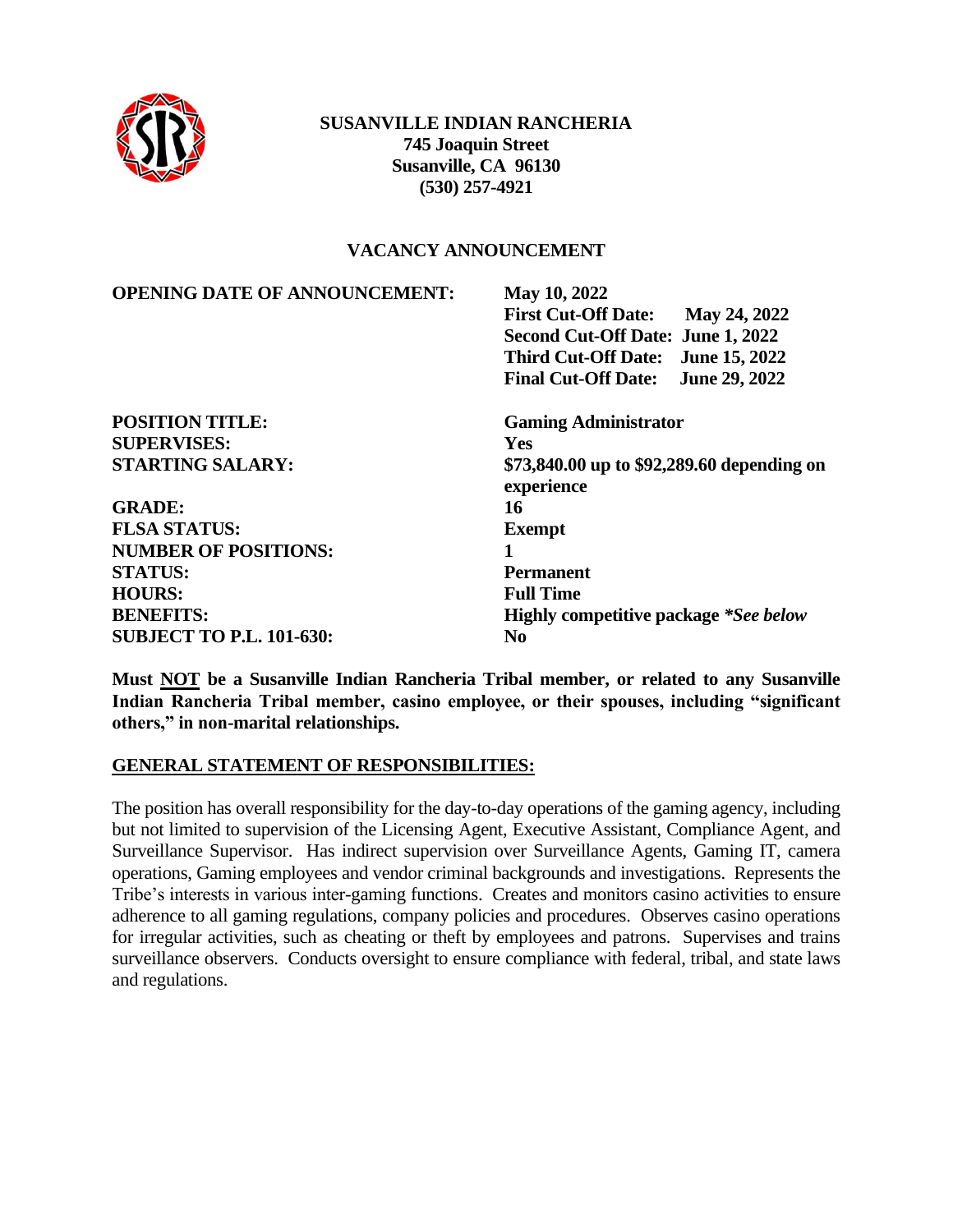#### **SPECIFIC AREAS OF RESPONSIBILITIES:**

- Responsible for coordination and functions of the Susanville Indian Rancheria Gaming Commission (SIRGC).
- Interacts with the public and the Native American Community in a professional manner.
- Supervises the SIRGC office and its staff in a professional and economical manner.
- Ensures compliance with gaming regulations, contracts, agreements, and other matters related to gaming activities.
- Routinely analyzes financial statements and conducts fiscal audits of the casino, human resource reports, and security/incident reports.
- Develops and implements the SIRGC budget. Requests financial statements from the Fiscal department each quarter and provides updates to the Gaming Commission.
- Submits bi-weekly reports to the SIRGC and monthly reports to the SIR Tribal Business Council.
- Reports all suspicious activity to the SIRGC.
- Enforces and administers the Tribal Gaming Ordinance, Gaming Commission Regulations, Tribal/State Compact, NIGC, MICS, IGRA, and other applicable laws.
- Complies with all reporting requirements and carries out other duties as directed by the Commission in accordance with the current Susanville Indian Rancheria Gaming Ordinance.
- Conducts investigations to determine compliance with Federal and State laws, SIR gaming regulations and ordinances, contracts, agreements, goods, services, and incidents or other matters relating to gaming.
- Works closely with law enforcement agencies and State/Federal regulators.
- Acts as liaison to the gaming facility General Manager.
- Works closely with Casino Management Staff and the SIRGC to identify and resolve problems and violations; reports problems and violations to the Gaming Commission and keeps the commission updated on progress of any issues.
- Responsible for licensing recommendations on all employees, contracts, vendors, and any others associated with gaming activities.
- Initiates licensee disciplinary actions, and gaming license emergency suspension orders.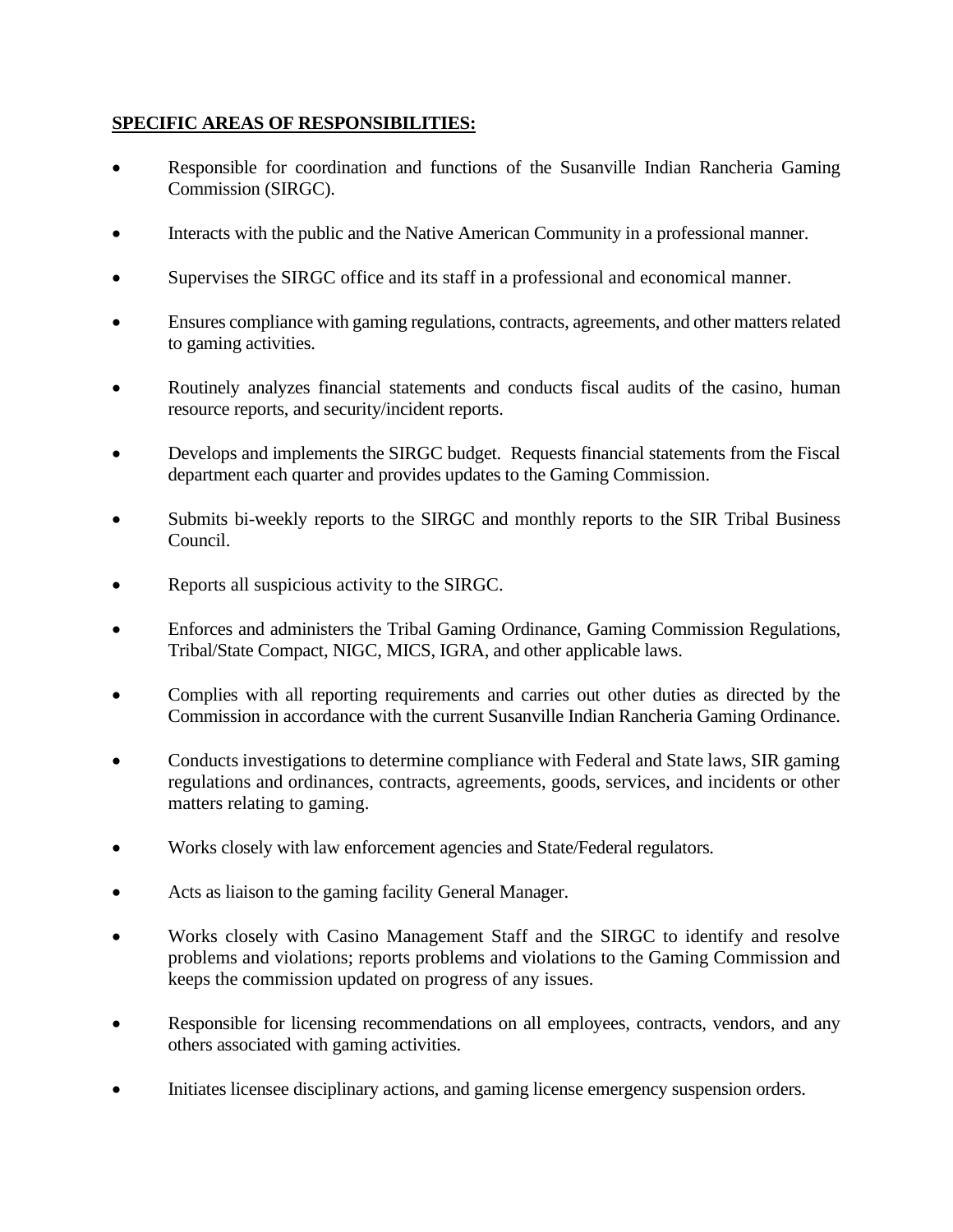- Represents the Commission in meetings with Federal, Tribal, and State representatives, Commission attorneys, and private parties on various matters related to business operations.
- Correlates, reviews, and interprets data received from agencies, including but not limited to Federal Bureau of Investigation, California Department of Gambling, California Department of Justice Gambling Division, National Criminal Database, National Indian Gaming Commission, Social Security Administration, Department of Motor Vehicles, and military records to conduct background investigations to ensure all casino employees meet the honesty and integrity requirements as set forth in the Gaming Ordinance in accordance with the California State Bureau of Gambling Control, and the National Indian Gaming Commission.
- Ensures staff compliance with the Tribal Gaming Ordinance, Gaming Commission Regulations, the Tribal and State Compact, NIGC, MICS, IGRA, Tribal and SIRGC policies and procedures, and Diamond Mountain Casino and Hotel policies and procedures.
- Demonstrates a high level of professional integrity and ethics in the performance of all duties and assignments and maintains confidentiality regarding all matters of the office; displays high standard of ethical conduct and exhibits honesty and integrity.
- Other duties as assigned.

### **KNOWLEDGE SKILLS AND ABILITIES:**

- **A.** Ability to work with law enforcement and all Local, State and Federal regulatory agencies.
- **B.** Ability to interpret and apply all regulations, ordinances, and policies.
- **C.** Knowledge of Tribal/State Compact, Susanville Indian Rancheria Gaming Ordinance, NIGC Regulations, Indian Gaming Regulatory Act, and Federal and State regulations and laws.
- **D.** Ability to establish procedures for the effective implementation of commission decisions, and can analyze regulations, policies and procedures and update local gaming regulations to comply with any changes in the Federal and State Gaming Regulations.
- **E.** Must have excellent oral and written communication skills.
- **F.** Ability to establish and maintain productive working relationships with co-workers and management and prioritize multiple tasks in a fast-paced environment.
- **G.** Skill to process information effectively, learn new materials, identify problems, and make rational decisions.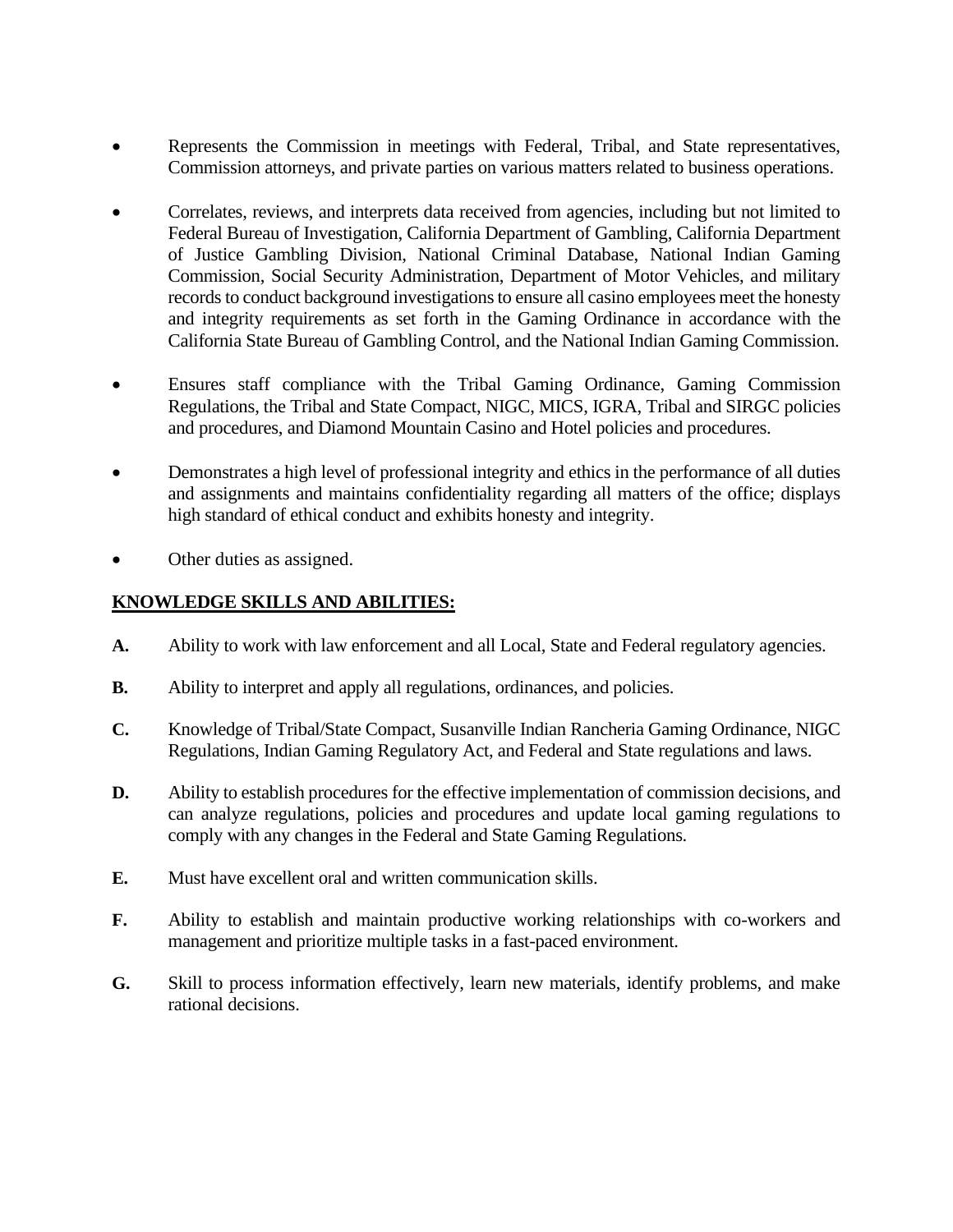#### **MINIMUM QUALIFICATIONS:**

- 1. Must have a high school diploma or equivalent from an accredited high school.
- 2. Must have a valid California driver's license or license from current residence state.
- 3. Must pass a pre-employment background check.
- 4. Must pass a pre-employment drug test.
- 5. Must have a valid CPR card or be able to obtain one within ninety (90) days of hire.

# **ADDITIONAL QUALIFICATIONS FOR THIS POSITION**

- 6. Must be 21 years of age.
- 7. Must have an AA Degree in Business Administration, Finance, Economics, Organization Development, Political Science, or related field.
- 8. Three to five years of managerial experience of gaming in key or management positions and regulating casino operations, or four years' experience in law enforcement.
- 9. Three to five years of experience developing and administering budgets. Must possess skills to analyze financial statements and conduct fiscal audits of the casino.
- 10. Three to five years of supervisory experience of five or more employees. Ability to direct and supervise staff verbally and in writing.
- 11. Must have experience with various PC based software programs, word processing, spread sheets, and graphic. Knowledge of circuit boards, processors, chips, electronic equipment and computer hardware and software, and standard office equipment.
- 12. Must meet all requirements to qualify for a gaming license through the Susanville Indian Rancheria Gaming License.
- 13. Must be willing to work in a secondhand cigarette smoke environment.
- 14. Must NOT be a Susanville Indian Rancheria Tribal member, or related to any Susanville Indian Rancheria Tribal member, casino employee, or their spouses, including "significant others," in non-marital relationships.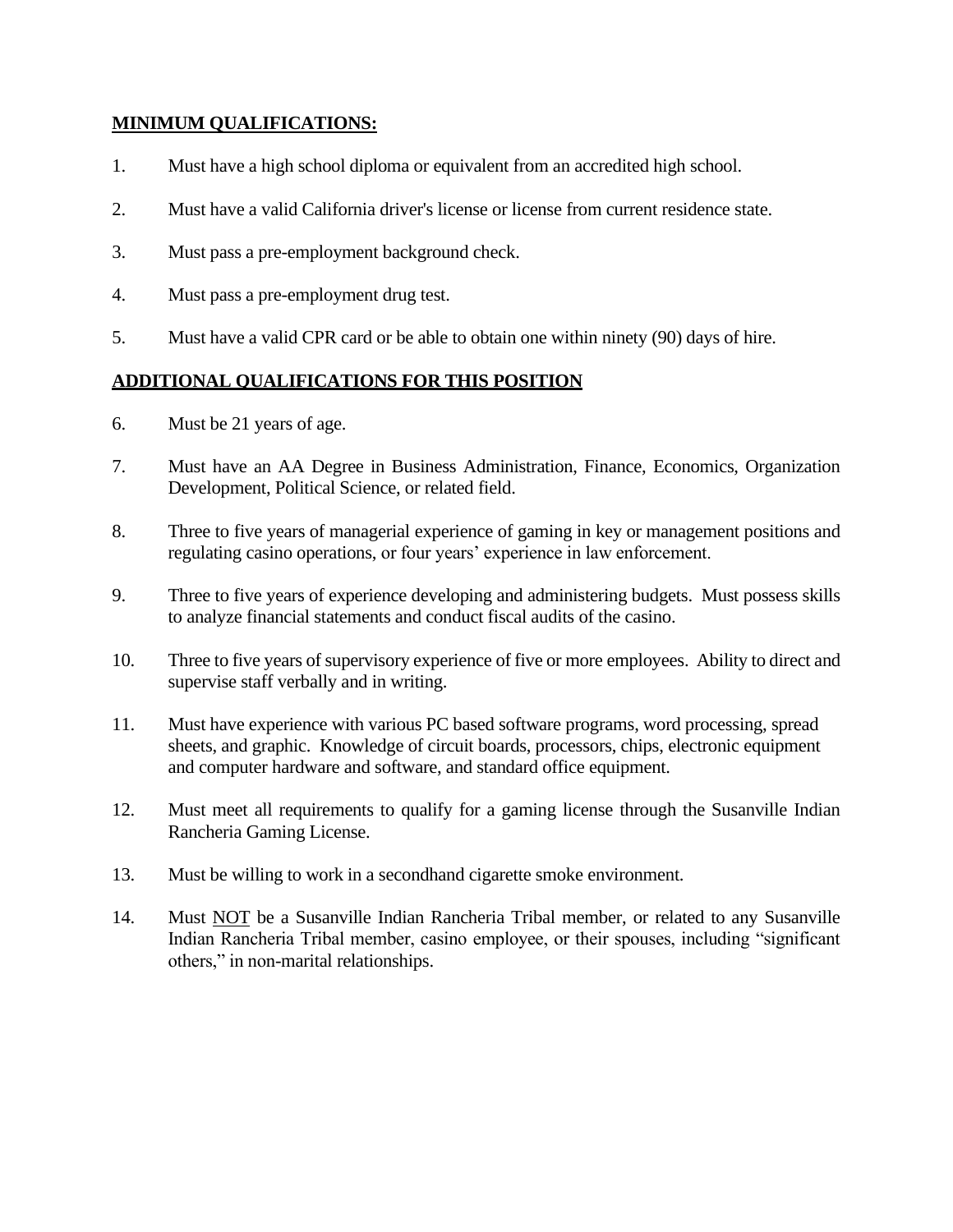### **WORKPLACE ENVIRONMENT:**

**1. PHYSICAL SAFETY:** The work is sedentary. Typically, the employee may sit comfortably to do the work. However, there may be some walking, standing, bending, carrying of light items, driving an automobile, etc. No special physical demands are required to perform the work.

**2. WORKING ENVIRONMENT:** Regular exposure to favorable conditions such as those found in a normal office.

# **PERFORMANCE EXPECTATIONS:**

- Uphold all principles of confidentiality.
- Adhere to all professional and ethical behavior standards.
- Interact in an honest, trustworthy and respectful manner with employees, visitors and vendors.
- Participate in departmental staff meetings, quality management activities, cultural and educational programs.
- Comply with policies and procedures.
- Display respect and understanding of Susanville Indian Rancheria's traditions and values.
- The way the employee relates to fellow employees, customers and visitors is considered parallel in importance to technical knowledge and ability.
- Any attitude or behavior that will tarnish the name or reputation of the Susanville Indian Rancheria will not be tolerated and is subject to disciplinary action.

# **PREFERENCE POLICY:**

1<sup>st</sup> Preference: Enrolled member of a Federally Recognized Tribe.  $2<sup>nd</sup>$  Preference: Documented proof of Veteran Status, i.e. DD-214, Veterans Benefit Card. 3<sup>rd</sup> Preference: All other applicants.

# **SIR BENEFITS PACKAGE:**

The Susanville Indian Rancheria offers its full-time employees a highly competitive benefits package, including: annual cost-of-living increases (based on SSA COLA); eligibility for annual merit increases; twelve paid holidays; thirteen days paid sick leave; up to twenty-six days paid annual leave (depending on length of service); maternity leave; paternity leave; affordable group health, dental, vision, and life insurance; and 401(k) retirement plan.

# **HOW TO APPLY AND APPLICATION REQUIREMENTS:**

All applicants are required to submit a Susanville Indian Rancheria/ Lassen Indian Health Center application. Applications can be found on our website at: [www.sir-nsn.gov/human-resources/](http://www.sir-nsn.gov/human-resources/) (SIR – LIHC – Gaming Commission Application for Employment P.L. 101-630 Requirements) or picked up at 745 Joaquin Street, Susanville, CA.